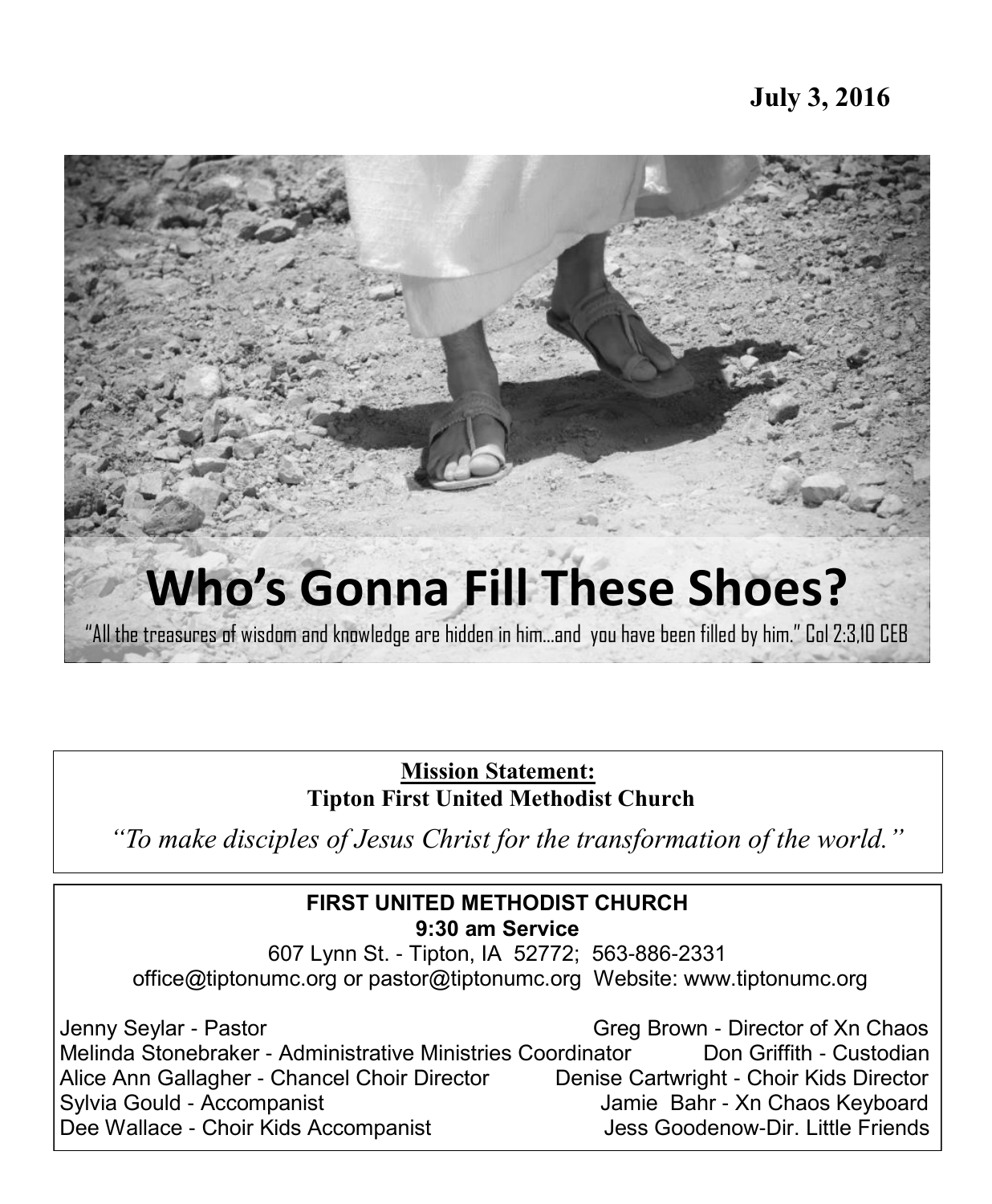*Welcome visitors – Whether you're here with friends or relatives, or if you're here by a mysterious, guiding hand, welcome and we're glad you're here. If you've not been here before, relax. We aren't going to ask you to stand up and introduce yourself. If you're new to First, we do have print materials on the table at the back of the main level of the worship center… help yourself or just ask someone!*

*If children are with you, that's wonderful. Jesus loves children and so do we. You might sit near the front so the children can see and hear everything. There are children's activity bags on the coat tree at the back of the sanctuary; and children's bulletins are on the table. We do offer a staffed nursery for pre-school children during worship if you'd prefer to use it for part or all of the service. The easiest way to get there is go have an usher provide an escort.* 

#### *Ask an usher about using a hearing assist device; or for a large print Hymnal.*

*In each program is a half-sheet insert. Please fill it out and use it for an "offering" at that time of the service. Beverage and light refreshments are offered in the dining room in the lower level of the building at the conclusion of worship. Everyone is welcome!!*

| <b>PRELUDE</b><br>Lighting of the Candles            | Ringing of the Bell                                                                                                                                                                                                                                                                                                                                                                                                                                           | Elaine Moes, Organ |
|------------------------------------------------------|---------------------------------------------------------------------------------------------------------------------------------------------------------------------------------------------------------------------------------------------------------------------------------------------------------------------------------------------------------------------------------------------------------------------------------------------------------------|--------------------|
| * CALL TO WORSHIP<br>Leader: Today we seek the Lord, | Leader: Blow a horn to praise the Lord!<br>People: Give a shout for God's goodness!<br>Leader: We are people of hope, enduring hardship for Jesus,<br>People: While experiencing joy in the risen Christ.<br>People: Worshipping as people of love.                                                                                                                                                                                                           | by Jenny Seylar    |
| * SINGING                                            | "America The Beautiful"                                                                                                                                                                                                                                                                                                                                                                                                                                       | No. 696            |
| * PRAYER (Unison)                                    | Creator God, You speak to us in the songs, the prayers, the scriptures, and in<br>one another. Thank You for providing Your message of grace and love in so<br>many different ways. Some days we find we are barely getting by, and on those<br>days, help us to return to Your Word for guidance and hope. As we endure as<br>people of faith, we ask for comfort and peace to guide us along the way. We pray<br>all these things in Jesus Holy Name, Amen. |                    |
| * SINGING                                            | "Let There Be Peace on Earth"                                                                                                                                                                                                                                                                                                                                                                                                                                 | No. 431            |

FROM A CHILD'S POINT OF VIEW (Young Disciples Lesson) Pastor Jenny *(The ushers will be collecting the copper kettle offering during the lesson.)*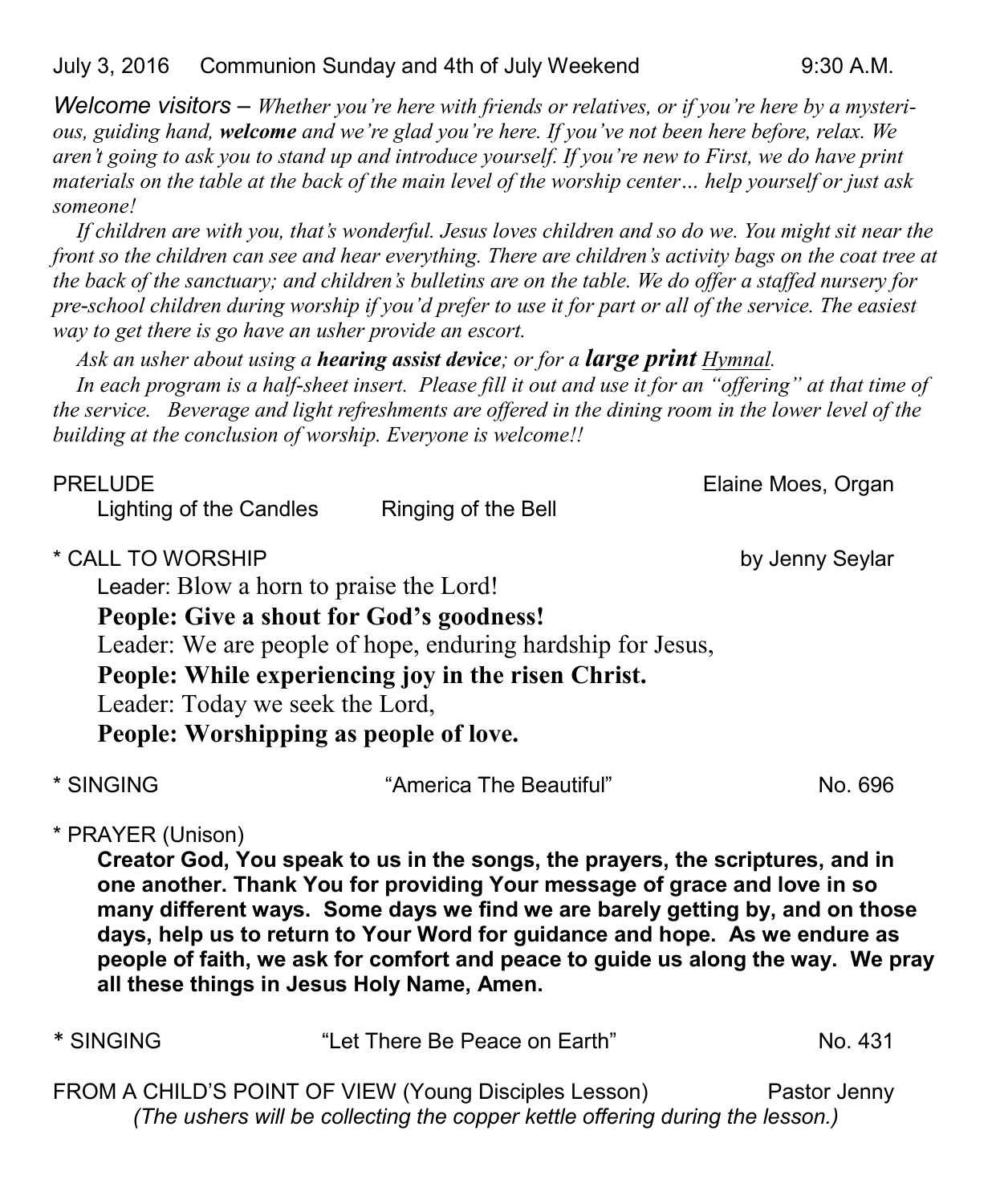| ACT OF PRAISE                    |                                | Elaine Moes, Organ |
|----------------------------------|--------------------------------|--------------------|
| <b>INSTRUCTION to CHRISTIANS</b> |                                | Colossians 2:1-10  |
| MESSAGE                          | "Who's Gonna Fill Those Shoes" | Pastor Jenny       |
| THE GREAT THANKSGIVING           |                                | Setting #2257      |

The Lord's Prayer

*Our Father who art in heaven, hallowed be thy name; thy kingdom come, thy will be done on earth as it is in heaven. Give us this day our daily bread; and forgive us our trespasses as we*  forgive those who trespass against us. And lead us not into temptation, but deliver us from evil, *for thine is the kingdom, and the power and the glory forever. Amen*

*In the name of Christ, all persons are invited to participate in the meal! As you come forward you may place any offerings you might have in the containers which are located at the front toward the outside of the platform.* 

\* PRAYER OF GRATITUDE & DEDICATION

**Generous God, we have been blessed with resources more plentiful than we need. Enable us to receive your gifts with joy. Encourage us to use ALL that we have been given to serve you and enrich the lives of your children. Amen.**

# ∗ COMMITMENT & BLESSING

Leader: As you therefore have received Christ Jesus the Lord, continue to live your lives in him, rooted and built up in him and established in the faith, just as you were taught, abounding in thanksgiving,

**People: For in God the whole fullness of deity dwells bodily, and we have come to fullness in the Lord.**

**All: Amen!**

\* SONG "This is My Song" No. 437

ANNOUNCEMENTS:

How We'll Each Put Hands & Feet To The Gospel This Week *(Always use a microphone so everyone may be included. Thank you.)*

POSTLUDE **Elaine Moes, Organ** 

Pastor Jenny will be on vacation July 4-14. Melinda Stonebraker will be on vacation July 6-7. The office will be closing mid-morning July 5 and will be closed July 6 and 7. If you need a pastor during that time contact one of our Lay Leaders Kathy Houstman or Ron Salmonson. Except for July 5-7, you may also contact the church office or Melinda Stonebraker.